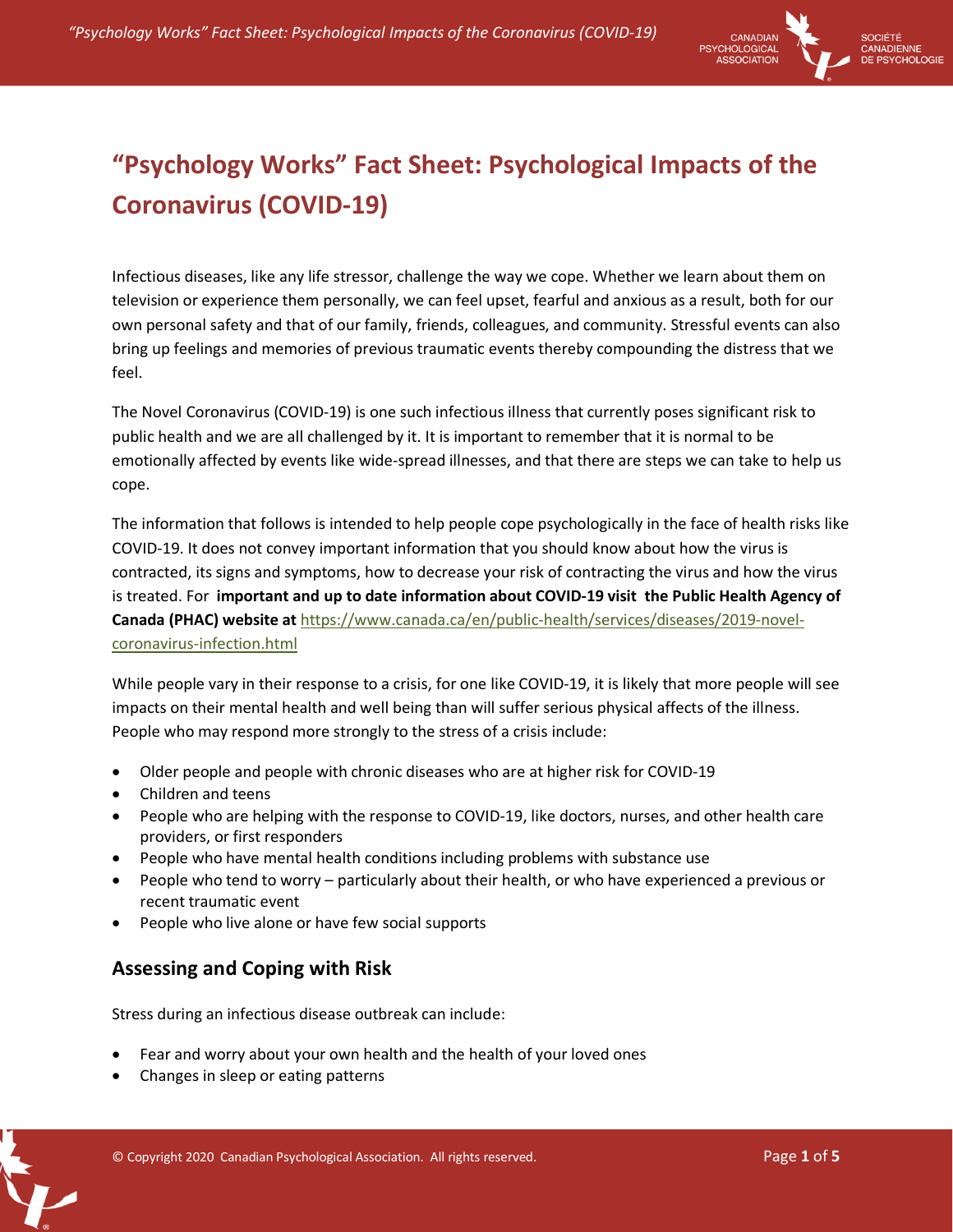

SOCIÉTÉ CANADIENNE **PSYCHOLOGIE** 

- Difficulty sleeping or concentrating
- Worsening of chronic health problems
- Increased use of alcohol, tobacco, or other drugs

Taking care of yourself, your friends, and your family can help you cope with stress and helps to make your community stronger. Coping strategies can include:

- Staying informed and taking guidance from experts to help you most accurately assess your personal risk of getting physically sick. Consulting expert sources such as infectious disease practitioners, family physicians or nurse practitioners, public health hotlines, or government websites (such as Health Canada, Public Health Agency of Canada, Centre for Disease Control, and the World Health Organization) for information.1
- Following the health and safety guidelines of such agencies as the Public Health Agency of Canada and Health Canada to minimize your risk of contracting the virus. Remembering that the media reports things that go wrong, or exceptional events, more often than things that go right, or common events. We hear about and pay more attention to the few people who might have been made very sick or who have died from an illness than we do about the many more people who have successfully recovered from an illness.
- Balancing gathering information and heeding safety guidelines to reduce risk with not letting the gathering of information or the attention to safety guidelines unduly preoccupy you.

## **Things to Keep in Mind about Stress**

It is important to remember that:

- People are strong and resilient, and generally have the skills they need to cope with the stressors they will face in a lifetime.
- Not everyone reacts to the same event in the same way and not everyone shows their distress in the same way.
- The ways in which children and communities cope and react to a stressor are influenced by how they see parents, caregivers and community leaders cope and react.

## **Taking Care under Times of Stress**

#### **Taking care of yourself:**

- Hearing about the pandemic repeatedly can be upsetting, so take breaks from watching, reading, or listening to news stories, including social media.
- Take care of your body. Take deep breaths, stretch, or meditate. Try to eat healthy, well-balanced meals, exercise regularly, get plenty of sleep, and avoid alcohol and drugs.
- Connect with others. Talk with people you trust about your concerns and how you are feeling even when engaging in social distancing.
- Maintain as normal a routine as possible, including engaging in activities you enjoy.

© Copyright 2020 Canadian Psychological Association. All rights reserved. Page **2** of **5**

<sup>1</sup> https://www.canada.ca/en/public-health/services/diseases/coronavirus-disease-covid-19.html; https://www.cdc.gov/coronavirus/2019-ncov/index.html; https://www.who.int/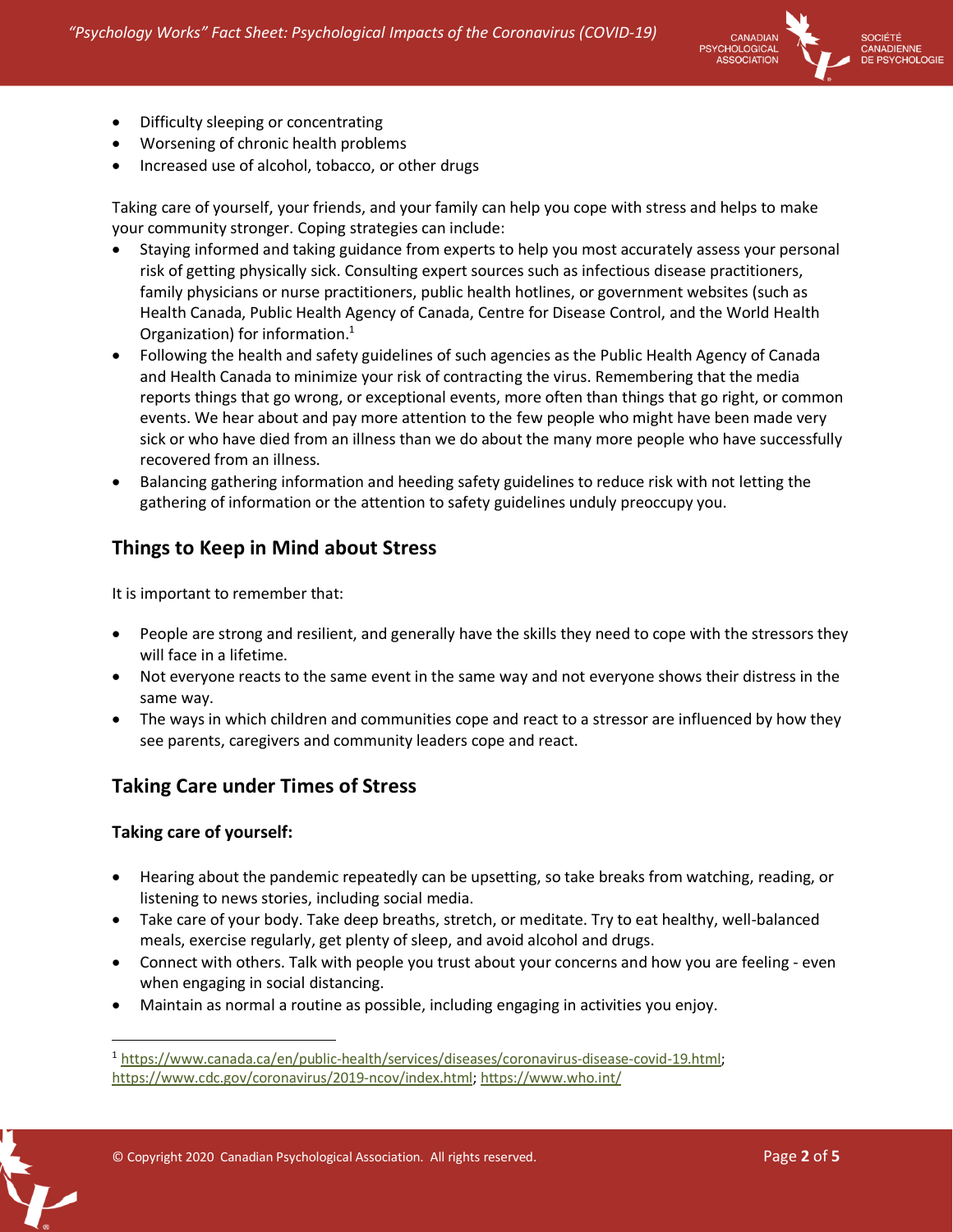

 Call a health or mental health care provider if stress gets in the way of your daily activities for several days in a row.

#### **Taking care of your family:**

The threat of illness can be particularly upsetting to children and teens. Children and teens react, in part, to what they see from the adults around them. When parents and caregivers deal with the COVID-19 calmly and confidently, they can provide the best support for their children.

There are many things you can do to support your child or teen

- Given them the opportunity to talk about their concerns about the outbreak, tell them the truth, reassure them, and let them know they can count on you.
- Let them know it is ok if they feel upset or scared and talk to them about ways to cope with their feelings.
- Limit your family's exposure to news coverage of the event, including social media.
- Try to keep up with regular routines to the extent possible. If schools are closed, create a schedule for learning activities and relaxing or fun activities; if organized activities are cancelled, try to engage in the activity (or an adaptation of the activity) at home.

If you notice that your child or teen's behaviour has changed significantly, discuss the situation with them. Behavioural changes such as the ones below might also suggest a need to contact a regulated health care professional for additional help.

- Excessive crying or irritation in younger children
- Returning to behaviors they have outgrown (for example, toileting accidents or bedwetting)
- Changes in sleeping patterns (too much or too little) or appetite (eating too much or too little)
- **•** Excessive worry or sadness
- Unhealthy eating or sleeping habits
- Irritability and "acting out" behaviors in teens
- Poor school performance or avoiding school
- Difficulty with attention and concentration
- Avoidance of activities enjoyed in the past
- Unexplained headaches or body pain
- Use of alcohol, tobacco, or other drugs

#### **Taking care of people impacted by quarantine**

Quarantine – or isolation from others for a period of time – is an important public health tool used to prevent those who are infected or who may be infected from infecting others. It involves being confined to your residence, with little or no direct contact with other people. Not surprisingly, almost everyone finds this to be upsetting, albeit to varying degrees.

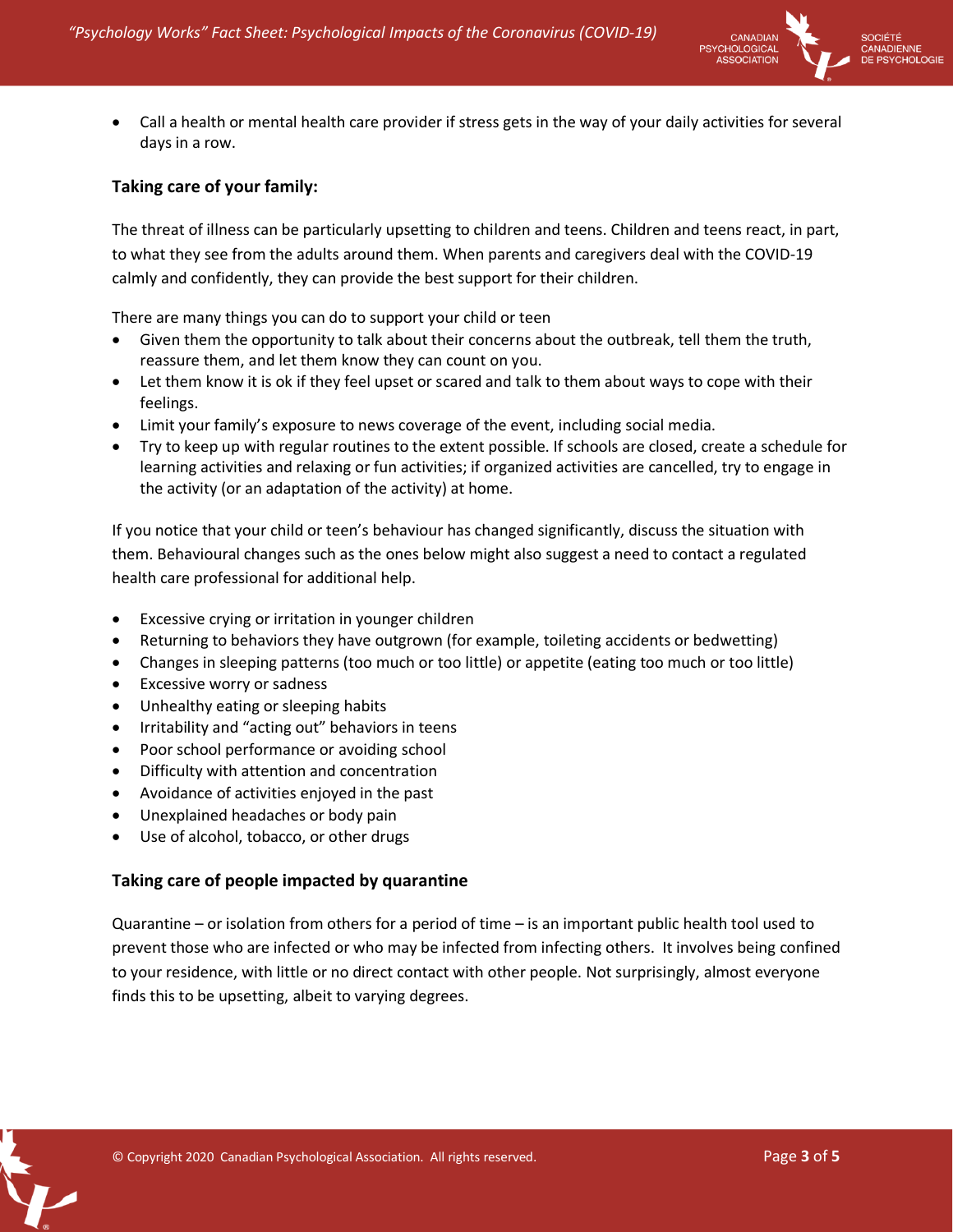

During quarantine, it is important to maintain a connection with the outside world. This can be done by using the telephone, the Internet and social media. Although it may not be as good as seeing people face to face, it allows you to maintain meaningful contact with people.

When coming out of quarantine, people may experience different feelings, including:

- Mixed emotions, particularly relief
- Fear and worry about your own health and the health of your loved ones
- Stress from the experience of monitoring yourself or being monitored by others for signs and symptoms of COVID-19
- Sadness, anger, or frustration because friends or loved ones may have unfounded fears of contracting the disease from contact with you, even though you have been determined not to be contagious
- Guilt about not being able to perform normal work or parenting duties during quarantine
- Other emotional or mental health changes

For friends and loved ones of people in quarantine, although your contact with someone in quarantine may be significantly reduced, it is important to be reassuring and listen in a compassionate way. Contact him/her as often as is appropriate, thereby limiting their feelings of isolation. Talk to other people you trust about how you feel in response to the situation.

Most people will be able to handle quarantine without serious difficulty; however, some may have some significant mental health problems coping while in quarantine or when released. If this is the case, consult a regulated) health professional with mental health expertise who can assess the situation and provide the necessary care.

### **When Psychological Distress Becomes Too Much**

Stressors such as the risk of illness associated with a pandemic will affect people differently. We can be affected psychologically (e.g., feeling worried), as well as physically (e.g., sleeping poorly). Stressors that are beyond our personal control are especially difficult to cope with well. Signs and symptoms that might signal a psychological problem or disorder for which professional help might be beneficial include:

- Sleeping poorly, too much or too little
- Avoiding others, even within the confines of social distancing
- Experiencing headaches, stomach problems, neck or back pain
- Crying
- Talking less
- Feeling anxious, depressed or having panic attacks
- Feeling angry, guilty, helpless, numb, or confused
- Thinking about or watching too much television on COVID-19 or pandemics
- Not wanting to get out of bed
- Having difficulties concentrating
- Excessive eating
- Drinking more alcohol or taking more prescription drugs
- Having little patience